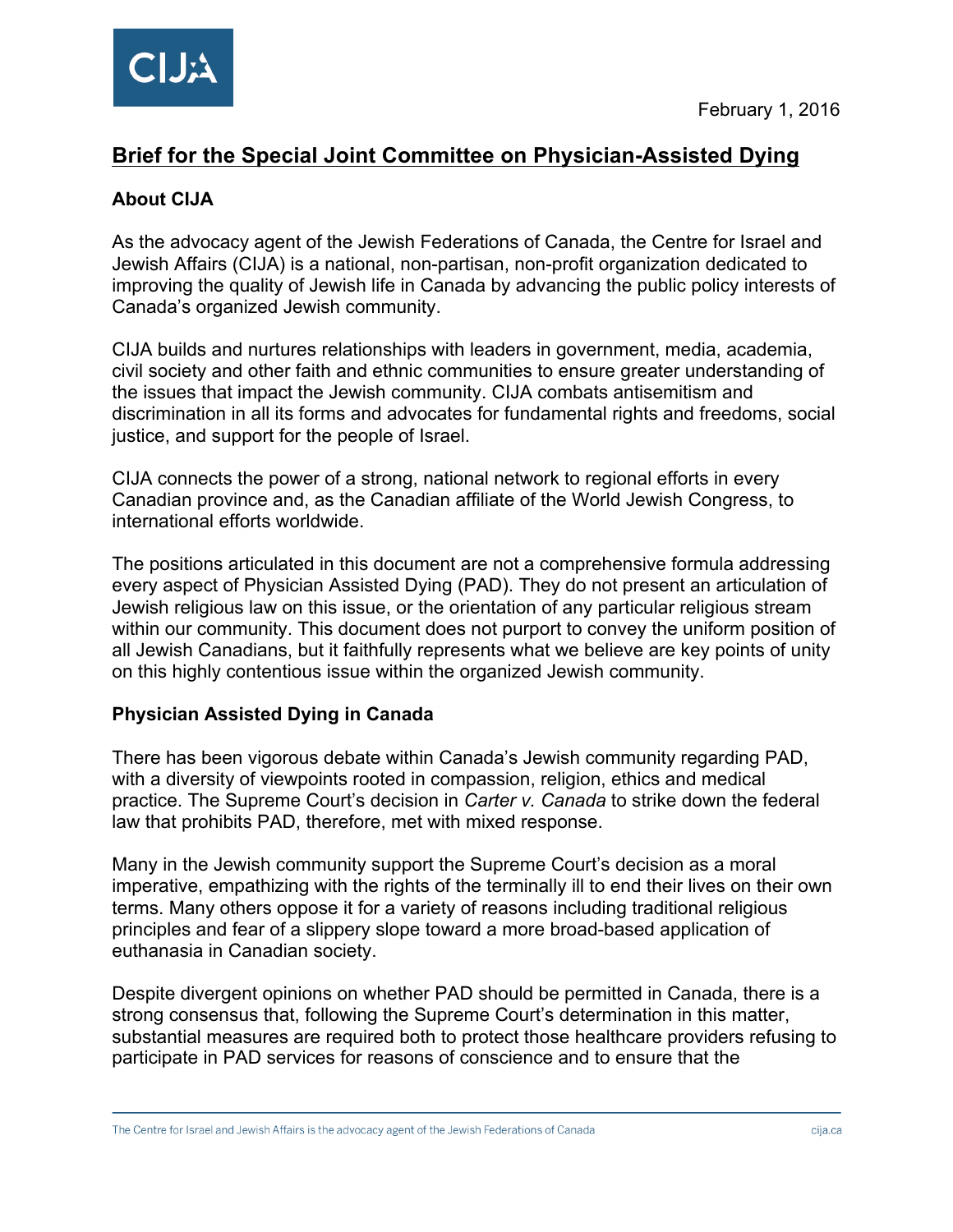implementation of PAD is sufficiently regulated. Clear, enforceable definitions of what is permitted and what constitutes proper conduct are required to ensure that no one is pressured into ending their life and that freedom of conscience is protected for healthcare providers.

There is also a clear consensus in our community that palliative care should be made universally available as an end of life option in conjunction with PAD services becoming available. PAD is not a substitute for palliative care, home care and support for the terminally ill and their caregivers. It is essential that PAD not be the only alternative available to Canadians as they consider end of life care.

#### **Determining Eligibility**

*Carter v. Canada* determined that, in certain circumstances, a "competent adult" should not be prevented from accessing PAD. However, the Supreme Court did not specifically define how "competent adult" should be interpreted.

We suggest that a patient should be required to demonstrate sufficient mental capability to make an informed decision at the time of any request for PAD, and be capable to consent in line with the requirements in place for other serious medical procedures.

Reflecting the views of many in our community, we empathize with patients below the age of majority who are suffering from a terminal condition and may wish to avail themselves of PAD. However, there are significant concerns both with minors taking such a grave decision on their own and with parents taking such a decision on behalf of their child.

Given the finality of PAD, a cautious approach to criteria for consent is warranted. In our view, only adults who have reached the age of majority in their province or territory should be able to consent to PAD. This is consistent with PAD laws in Quebec and other North American jurisdictions, with the Netherlands and Belgium standing alone as the only jurisdictions to enshrine a right to PAD for minors.

*Carter v. Canada* limits PAD to patients with "a grievous and irremediable medical condition (including an illness, disease or disability) that causes enduring suffering that is intolerable to the individual in the circumstances of his or her condition." There is broad based consensus among our constituency that this term should be more explicitly defined in law.

The requirements codified in Quebec's Bill 52 could be considered a blueprint in this regard. According to Bill 52, all of the following conditions must apply: a patient must "be at the end of life; suffer from a serious and incurable illness; be in an advanced state of irreversible decline in capability; and experience constant and unbearable physical or psychological suffering which cannot be relieved in a manner the patient deems tolerable." This orientation is universal across all North American jurisdictions, which permit PAD only for patients nearing a natural death. The requirement in Oregon is particularly specific in this regard, requiring "an incurable and irreversible disease that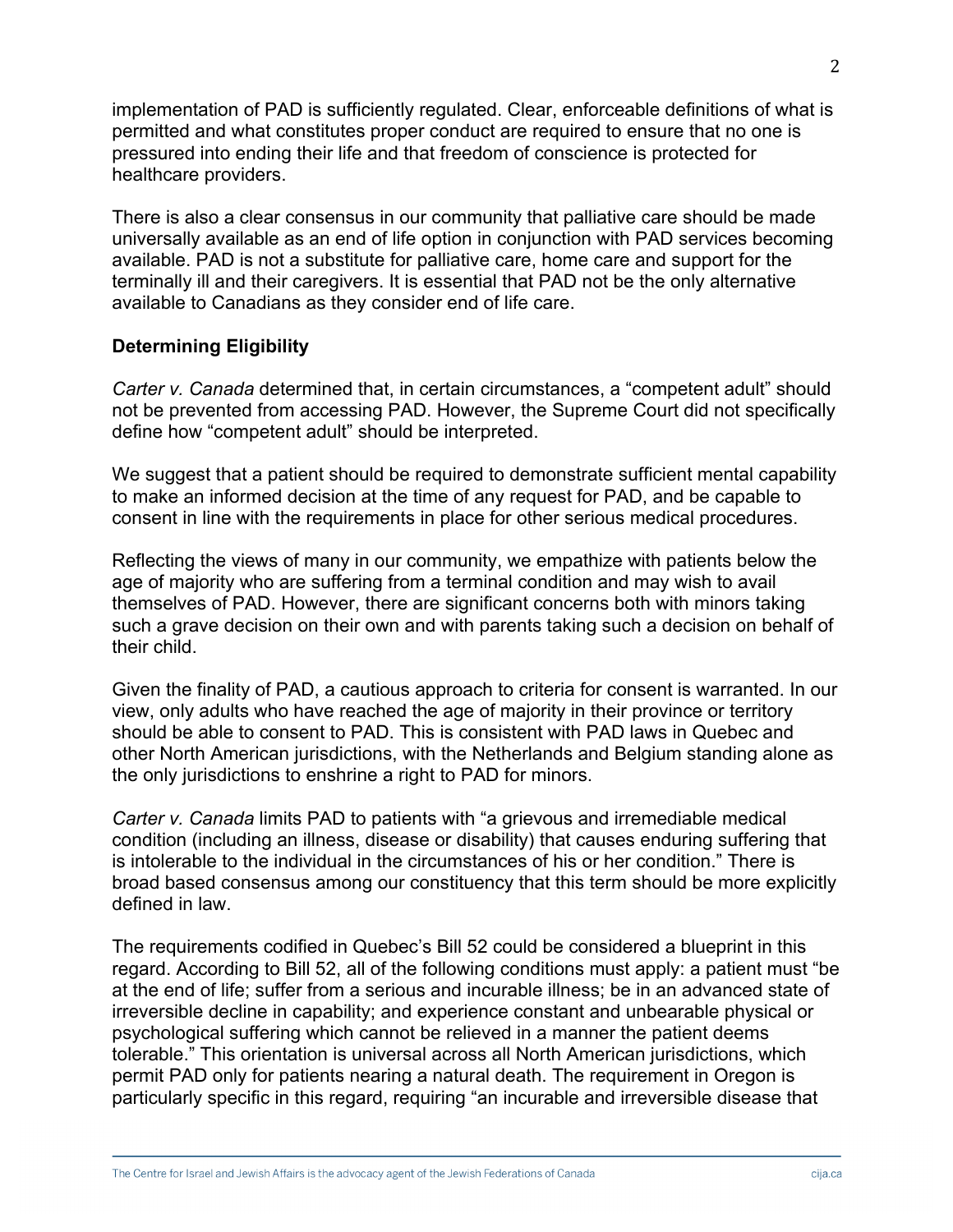has been medically confirmed and will, within reasonable medical judgment, produce death within six months."

One suggestion we received as part of our consultation involved restricting PAD to palliative care physicians or facilities as an effective way to ensure that it is provided as one among several options for end of life care, administered by those physicians with the greatest expertise in this stage of life and the options available to patients. However, this was not a uniform position. Others felt strongly that PAD should be kept separate from palliative care, in order to maintain the distinct nature of these end of life choices that some view as antithetical.

The North American approach differs from the framework established in European countries like Belgium and the Netherlands, which do not restrict PAD to the end of life. We empathize with the motivations of those advocating for an approach to PAD modeled on these countries, however concerns have been raised regarding these models producing a slippery slope toward more broadly applied euthanasia, an outcome feared by some in our community. These concerns appear to be beyond the scope of what the Court contemplated in its *Carter v. Canada* decision, which stated that "highprofile cases of assistance in dying in Belgium… would not fall within the parameters suggested in these reasons, such as euthanasia for minors or persons with psychiatric disorders or minor medical conditions."

#### **Safeguarding Consent**

Given the finality of PAD, consent should be subject to clearly defined and monitored safeguards to ensure the decision is fully informed, voluntary and free of coercion. In addition to competency, the patient's physician should be responsible for ensuring these safeguards for consent are adhered to throughout the process.

Before consent can be determined, a patient should be provided with the following information:

- Their medical diagnosis, prognosis and life expectancy
- The potential risks associated with the medications to be provided
- The course and probable outcome of the procedure
- · All alternative options to PAD, including palliative care, pain and symptom control, etc.
- Guaranteed opportunities to seek counsel from anyone they wish (mental health professionals, family, appropriate clergy, another physician, etc.)
- Their right to revoke consent to PAD at any time, by any means

The physician should clearly communicate this information and verify that it has been fully understood by the patient.

A second opinion from a physician independent of both the patient and the primary physician should be required to ensure the eligibility, competency and informed consent requirements have been fulfilled. Independence should require, at a minimum, that the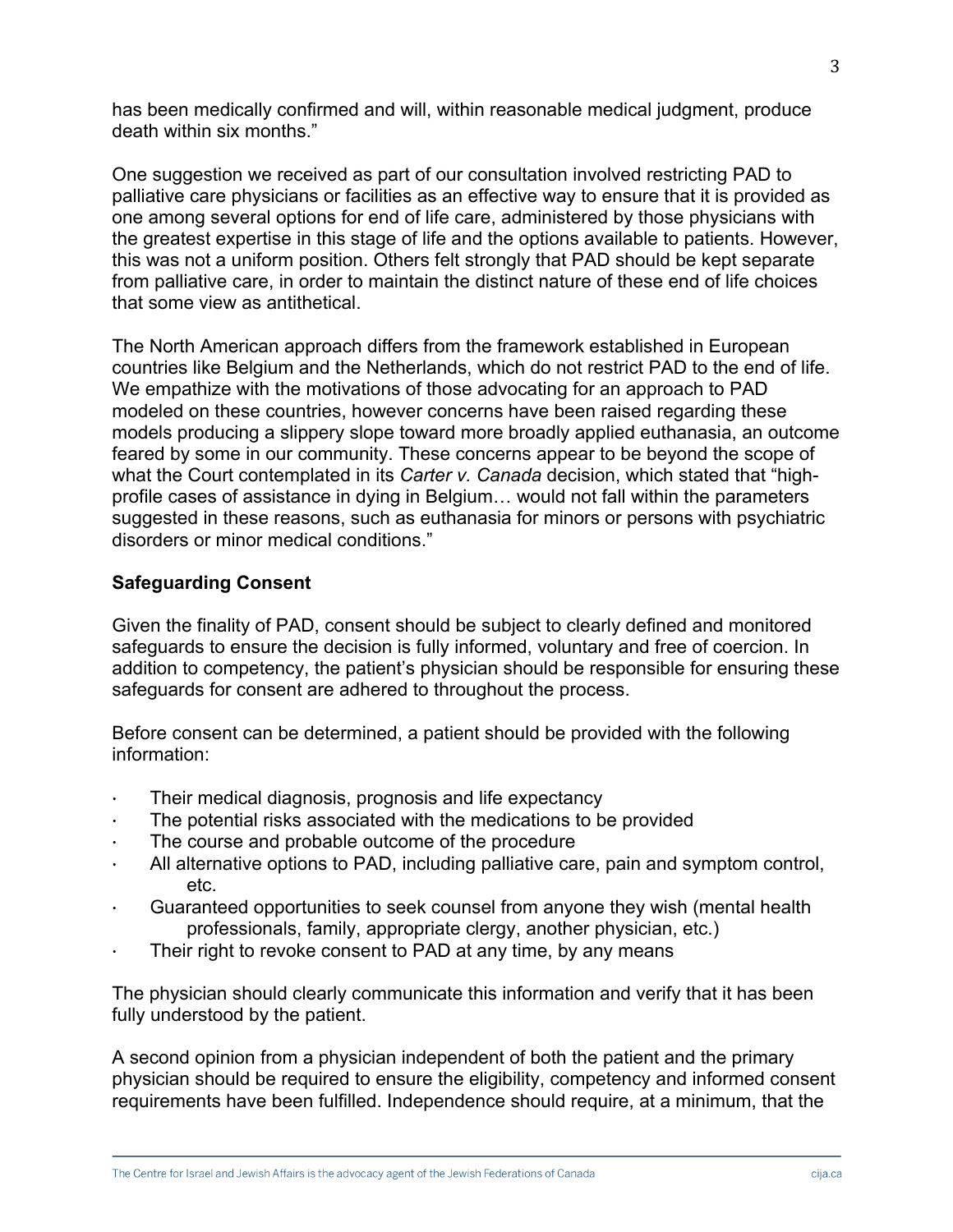second physician not be a member of the patient's care team. The second physician should also be qualified to provide diagnosis and prognosis of the patient's condition.

To request PAD, the patient should be required to complete a standard form established by the government for these requests that is designed for clarity and accessibility. If the patient is physically incapable of doing so, they may designate a third person to sign for them, but that person must be a competent adult and cannot be a member of the medical team attending to the patient.

The form should be signed in the presence of a medical or social services professional that countersigns. Both the physician that will administer PAD and the independent physician that will provide a second opinion must see the signed form. Both physicians should be required to ensure that the patient is competent and that their consent is fully informed and voluntary.

Independent psychiatric or psychological assessment of the patient's competency should be provided whenever there is a question of undiagnosed or untreated mental illness impeding competence for voluntary consent.

Voluntary consent should require the following criteria to be fulfilled:

- · The decision is made freely, without coercion or undue influence from family members, healthcare providers or others
- The patient has a clear and settled intention to proceed with PAD after due consideration
- The patient has requested PAD him / herself, thoughtfully and repeatedly in a free and informed manner.

The voluntary nature of a patient's request for PAD can be determined through communications exploring the priorities, values and fears of the patient within the context of the physician providing the information listed above. If either physician evaluating the patient determines that the patient's request for PAD is not voluntary, they should reject the request, informing the patient, the other physician and the administration of the medical facility of the reasons for their decision. An appropriate review commission, such as a provincial consent and capacity board, could then reconsider this decision.

A sufficient wait period should be established between the patient's initial request for PAD, the first assessment made by the patient's physician and the second assessment made by an independent physician. This will ensure the patient's voluntary decision and competency are consistent over time. However, the wait period should be reasonable, not a process so prolonged that it functionally prevents patients from accessing PAD. In all cases, the patient should be reminded that they retain the right to revoke their request for PAD at any point in the process.

There is a broad-based consensus within our community that Canadians should be able to provide consent for PAD in advance of physical or mental deterioration through a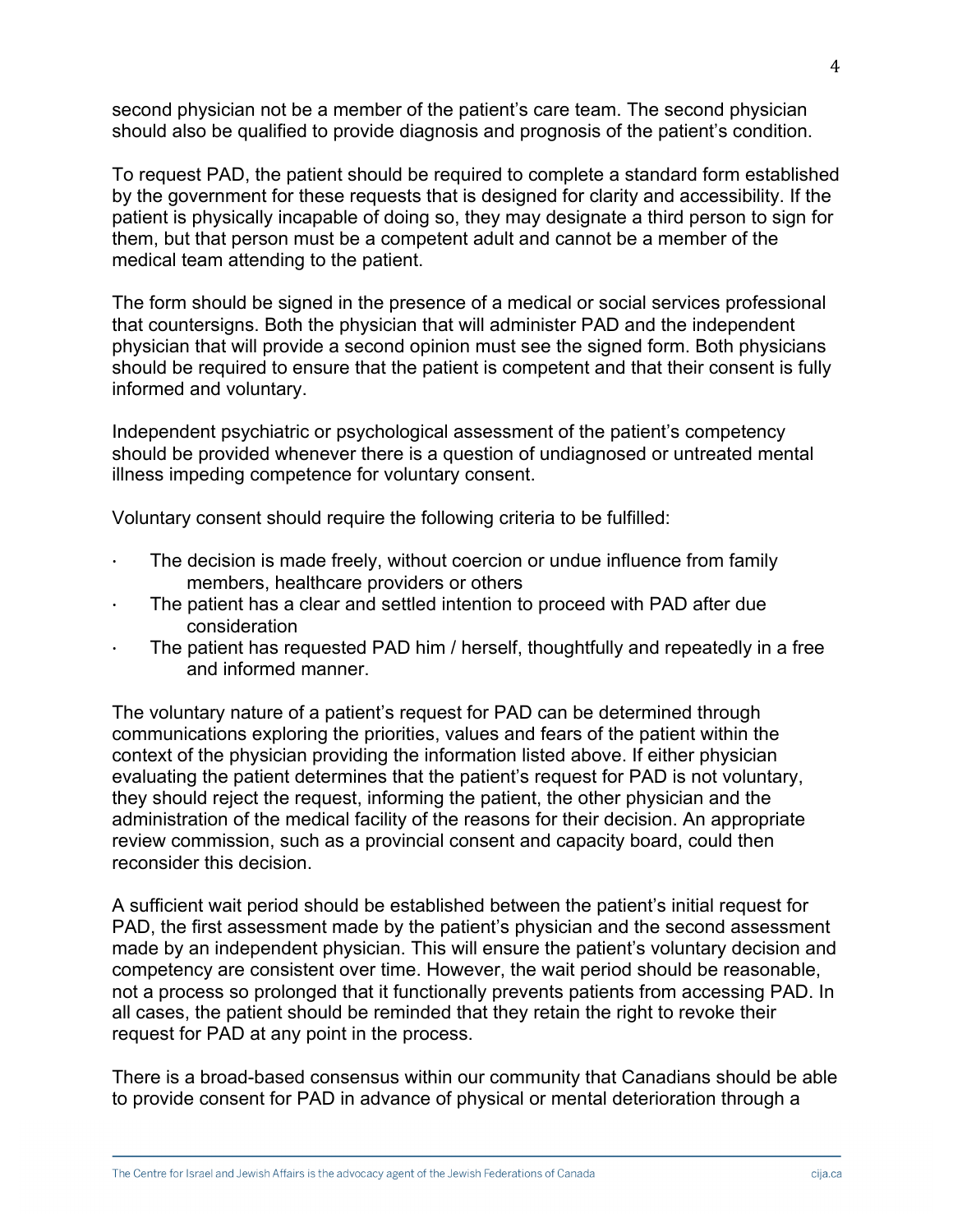living will or other legal instrument, establishing a request for PAD in the event he or she becomes incapacitated. Providing this consent should be subject to the same rigour described above to ensure it is competent, informed and voluntary. It should also be completely revocable by the patient at any point by any means of communication.

Regardless of the specific details of the safeguards put in place by federal and provincial legislatures, the overarching imperative of ensuring a fully informed, voluntary and competent decision to proceed with PAD must be ensured.

#### **Healthcare Providers**

PAD should not be provided without medical supervision to ensure the lethal medication is administered properly and safely. The patient's physician or other qualified healthcare provider should remain with the patient until death, prepared to reverse the procedure if possible should the patient decide to revoke their consent.

Any healthcare provider refusing to administer PAD would have a responsibility to inform the patient, to continue caring for the patient and to provide all other treatment options available.

All healthcare providers, including physicians, nurses, pharmacists and others, should be explicitly guaranteed a right to refuse to provide PAD for reasons of conscience in all circumstances. This is entirely consistent with the *Carter v. Canada* decision, which explicitly noted: "nothing in the declaration of invalidity which we propose to issue would compel physicians to provide assistance in dying." Instead, the Court left it to the appropriate legislative and regulatory bodies to determine specifically how the competing charter rights of patients and physicians should be reconciled.

There are deeply held religious, moral and professional convictions among many healthcare providers that consider referring their patients to another, willing provider an unconscionable breach. We are sensitive to this consideration, which must be balanced with the patient's right to access PAD as established by the Court. One possible accommodation could require the refusing healthcare provider to inform a designated administrator of the medical institution of their objection. That administrator would be responsible for transferring care to another medical practitioner who is willing to provide PAD, in a timely manner, without the refusing provider's involvement.

We acknowledge that this formulation may still not be completely satisfactory for patients or healthcare providers. Regardless of the formula, the rights of a medical practitioner to refuse to participate in PAD for reasons of conscience and the rights of the patient to access PAD under certain circumstances must be respected and balanced to the greatest extent possible.

Accordingly, healthcare providers should be explicitly protected from discriminatory employment practices on the basis of their willingness to provide PAD to patients.